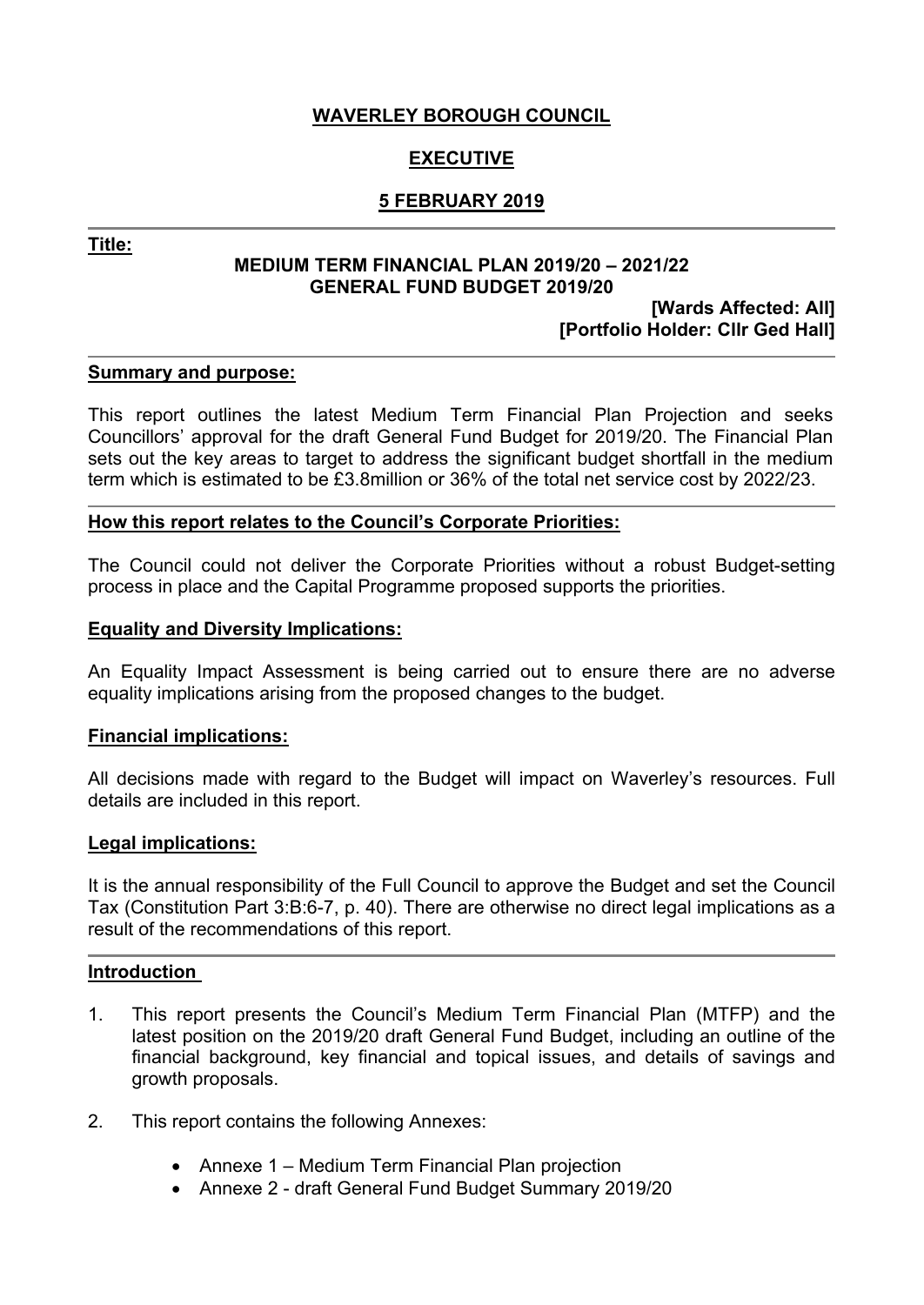- Annexe 3 statement of key variations from 2018/19 budget
- Annexe 4 draft Fees & Charges for 2019/20
- Annexe 5 schedule of projected reserves and balances
- Annexe 6 draft Capital Programme

## **Medium Term Financial Plan**

- 3. Annexe 1 shows the latest projections of changes to the 2019/20 General Fund revenue budget over the following 3 years and highlights the indicative budget shortfall of £3.8million.
- 4. These projections reflect the virtual elimination of central government funding, increasing customer demand, prudent council tax and price increases, inflation on contracts, and the pressures of Waverley's demographic profile (with a higher proportion of older people than elsewhere).



## **Funding the revenue budget**

## 5. **Emerging Budget Pressures in medium-term**

- Achieving all savings/income targets in the 2019/20 budget
- Business rates on WBC properties
- Surrey County Council waste grants/grounds maintenance and other costtransfers
- Planning Appeals and Judicial Review costs
- Pay inflation and pay benchmarking addressing hard-to-recruit areas
- Planning and Building Control income must be maintained or increased

#### 6. **Opportunities**

- Developing ongoing income from property through the appropriate and robust governance of the Investment Advisory Board
- Developing a more commercial culture cost conscious and better understanding of business property income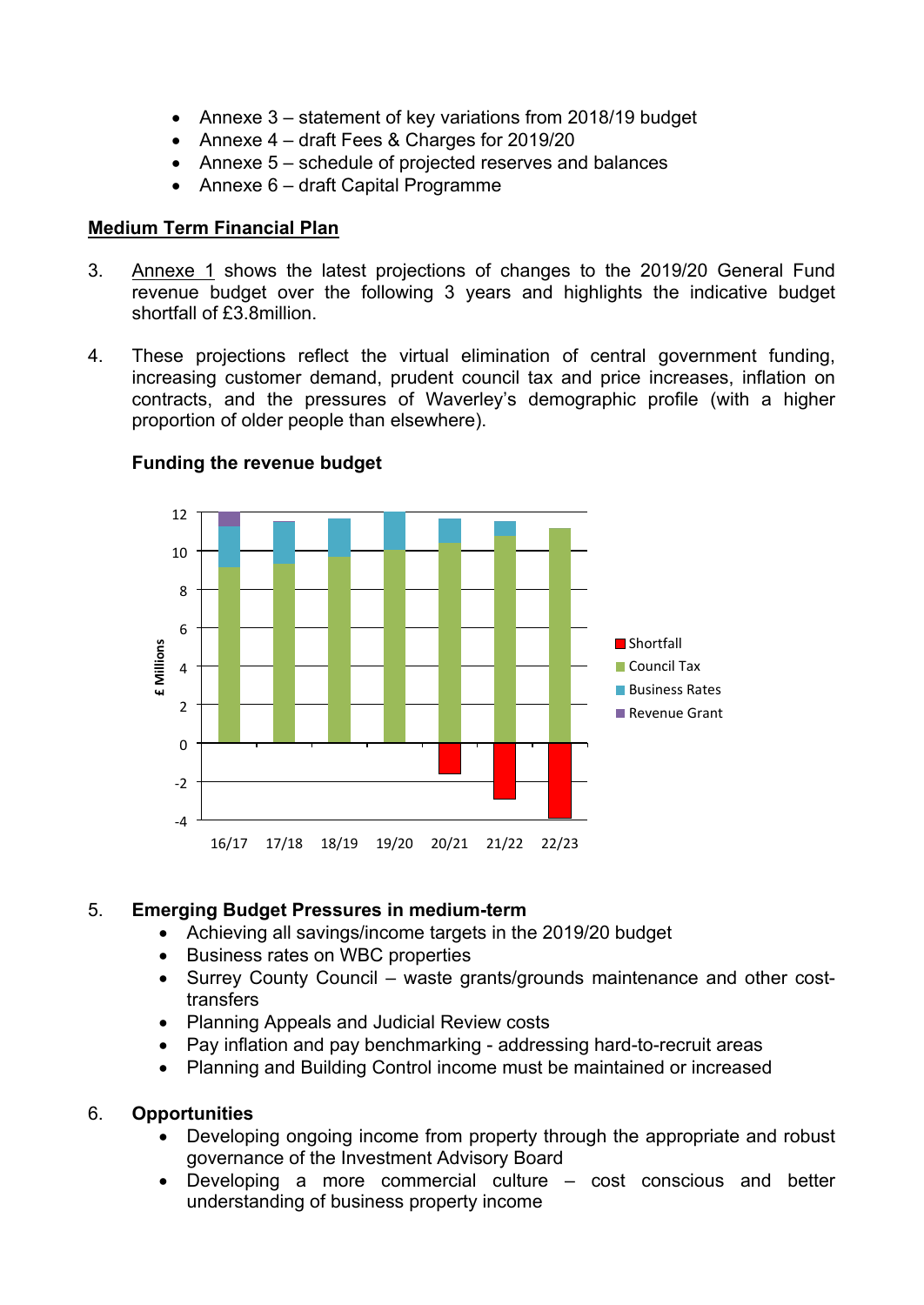- Efficiency programme including customer service review and targeted system thinking reviews
- Apprenticeship levy maximise credit through training programme
- Procurement cost savings from better procurement and commissioning
- Developing major projects to generate income from Waverley owned assets including Brightwells, South Street Car Park and Weyhill Car Park
- Developing further partnership working to deliver public services at lower cost

### 7. **Risks**

- The unknown economic impact of Brexit on inflation and interest rates, mitigated by scenario planning as the transition is implemented
- Income levels from commercial and economy led sources (e.g. Building Control, Planning), mitigated by a new commercialisation programme and evidence of market conditions
- The costs of borrowing to fund capital and property acquisitions, mitigated by adopting a clear and prudent acquisition strategy and robust governance, informed by CIPFA (Chartered Institute of Public Finance and Accountancy) and Government guidance and regulations, and appropriate use of low interest options available to public services
- Failure to ensure risk balanced assessment of adequate financial provision for known and unforeseen pressures in the future resulting in diversion of reserves, mitigated by careful planning during each year's budget setting process
- The level of Government Grant/Business Rates Income beyond 2019/20 under the new financial regime, mitigated by joint lobbying across local authorities
- Failure to ensure adequate levels of balances to meet known and unforeseen pressures in the future, particularly to fund capital investment and asset maintenance, mitigated by regular monitoring and policy of not using one-off resources to fund recurring costs.

## **Budget Strategy**

- 8. Waverley's budget strategy is to address the budget shortfall in the medium term in the following ways:
	- Achieve cost savings from better procurement of major contracts and supplies and services.
	- Deliver increased income from property, including careful new acquisitions and investment in existing assets
	- New and increased income from fees and charges
	- Cost savings from business transformation including increased efficiency, major customer service project, partnerships, systems thinking and invest-tosave projects
	- Use Waverley's successful participation in the Government's business rates pilot to achieve the best funding outcome for this Council and for Surrey
	- Approve a Council tax increase each year up to the maximum allowable by the Government
- 9. Annexe 1 sets targets for each of these themes over the next three years. Heads of Service will be required to identify specific actions and proposals to achieve these targets. These proposals will be subject to consideration by Overview and Scrutiny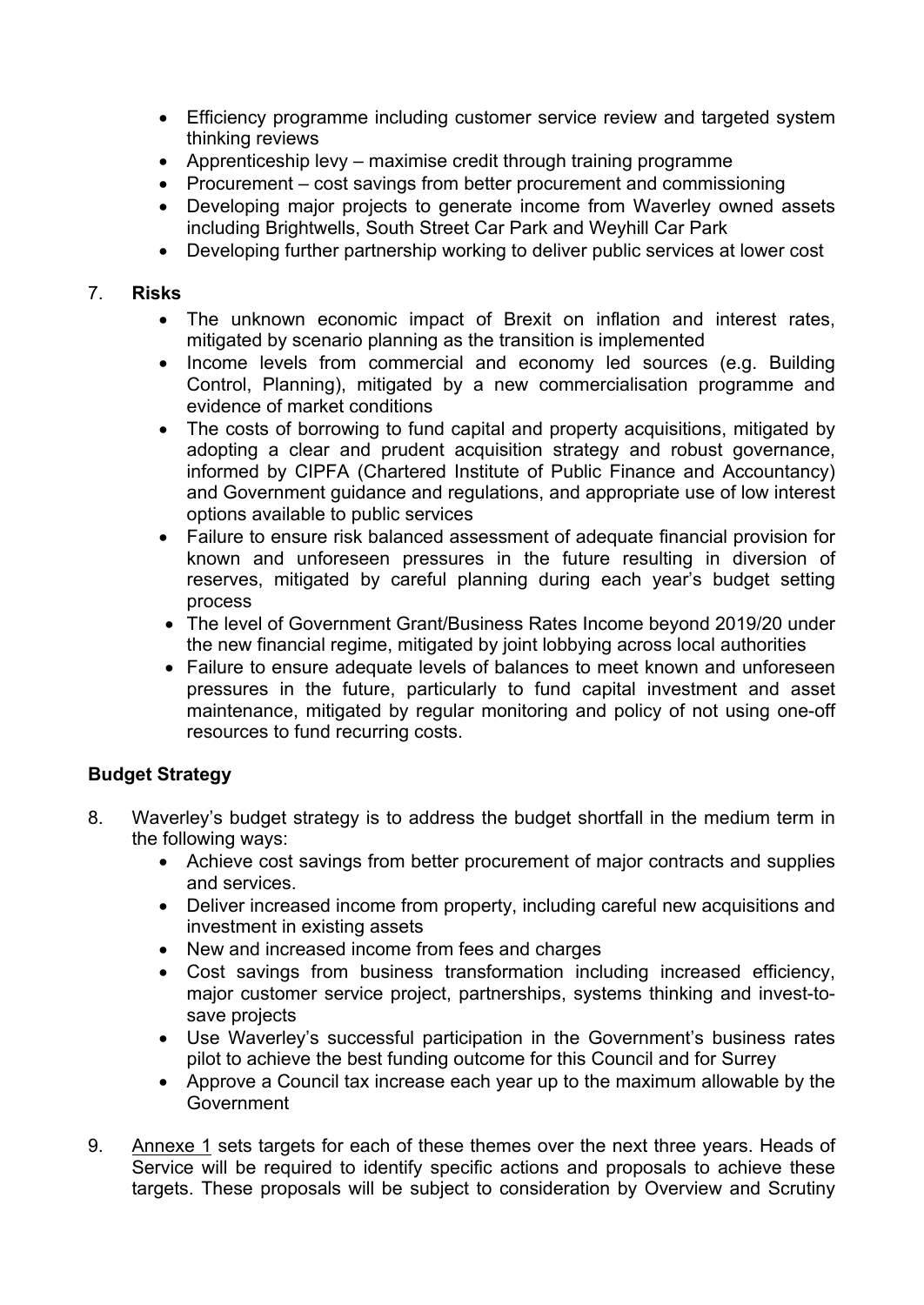committees and consultations will be undertaken as appropriate throughout the year before being submitted to Council for approval.

#### **Budget Setting 2019/20**

#### **Budget Review**

- 10. At the September 2017 meeting the Value for Money and Customer Services Overview & Scrutiny Committee expressed the view that a radical re-think of how services, front line and support, are delivered was needed to meet the anticipated long term financial challenges facing the Council. Following this, a Budget Strategy Working Group (BSWG) was agreed by the Overview & Scrutiny Co-ordinating Board in September 2017 and established in March 2018.
- 11. The BSWG has both a strategic and a scrutiny role. Strategically, analysing and understanding Waverley's longer-term General Fund financial position to 2022/23 given expected future deficits caused by reductions in revenue forecasted in the MTFP and consider what realistic actions may be taken in terms of increasing income and reducing costs to close the expected gap.
- 12. The working group met all Heads of Service and gained a detailed understanding of the range of General Fund services provided, service delivery costs and any associated income streams. All income streams were reviewed in terms of level of inherent risk and potential for future change in either direction.
- 13. The working group supports the Financial Plan projection that, over the review period to 2022/23 and beyond, significant reductions in service costs will need to be achieved if the Council is to be able to adhere to a balanced budget and still provide quality local public services. This is in the light of the expected loss of retained business rates funding from 2020/21, the potential impact of Surrey County Council's budget position and the likely excess of service cost inflation over permitted Council Tax increases. The latest projection is set out in Annexe 1 which shows a shortfall of £3.8m.
- 14. Service cost inflation has been projected at 2% CPI equating to £0.5m per year. Before external cost pressures are accounted for, the Council is not able to stand still financially due to the government's restriction on Council Tax increases at 3% equating to £0.290m. As government funding has fallen away, the Council has become increasingly reliant upon Council Tax funding which is a relatively small proportion of the overall cost base. It is therefore vital that the maximum available increase is made each year.

#### **Revenue Support Grant**

- 15. Waverley's Revenue Support Grant from the government is now zero. There has been a dramatic reduction over the last 6-years from £3.8m in 2012/13.
- 16. The government guaranteed the Council £2m in business rates until 2019/20 as part of the changes in the business rates retention scheme introduced in 2013/14. From 2020/21 they intended to implement a revised business rates scheme based upon the fair funding review. In 2019/2020 the Government intended to apply an annual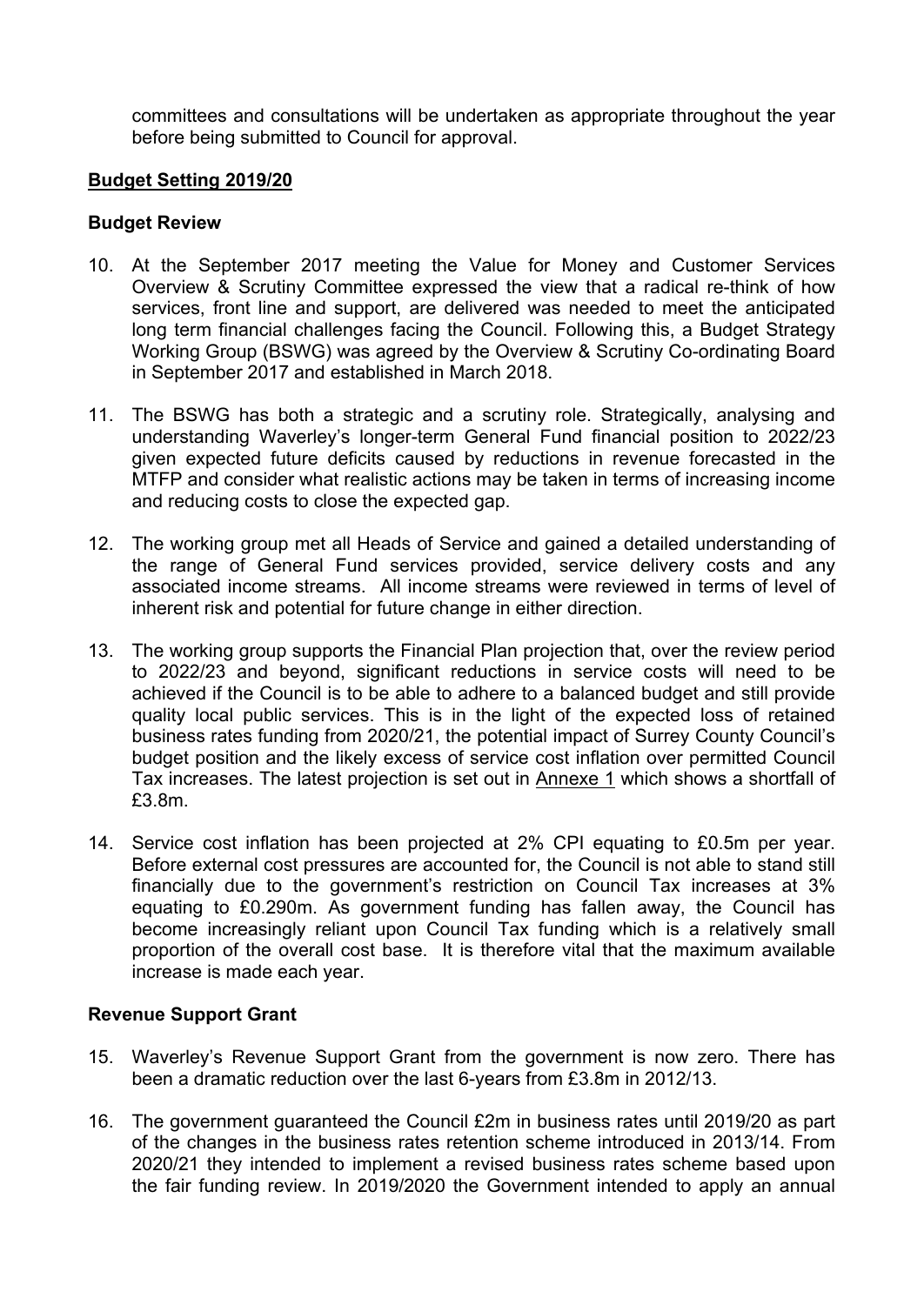'negative grant' or levy of some £800,000 to Waverley. This was a legally effective way to reduce the retained business rates without breaking the guarantee. The Government indicated that this was a necessary step in balancing their national local government funding given the proposed changes to business rate framework. Following the Chancellor's budget in November 2018, the Government announced that it would fund the first year only of negative grant from its own share of Business Rates and this was confirmed in the finance settlement announced in December. This has given Waverley a temporary reprieve and has helped achieve a balanced budget in 2019/20 without the major service impact that was predicted.



#### **Loss of Revenue Grant and Business Rates**

#### **New Homes Bonus**

- 17. Last year it was reported that there was a considerable threat to the future level of payments to be made under the New Homes Bonus (NHB). Government announced its future plans for the NHB alongside the draft finance settlement and the new proposals reduced the 2017/18 forecast figure by £0.650m and reduced the forecast figure for the 3-year period 2017-2020 by £3.5million. This is a significant reduction for Waverley and is the result of the Government curtailing payments made in previous years that were promised for 6 years, and from introducing a 'growth threshold' of 0.4% below which NHB is no longer paid.
- 18. Waverley's Financial Plan policy is to transfer all NHB received into the Property Investment Fund, which is overseen by the Investment Advisory Board, rather than use it to balance the budget. However, any changes in the NHB has a direct impact on the ability to generate income from investments. In the 2019/20 finance settlement the Government confirmed it is not making changes to the NHB calculation but will continue to reduce the legacy payments previously guaranteed. There is no guarantee that NHB will continue beyond 2019/20 so it cannot be relied on in future funding plans.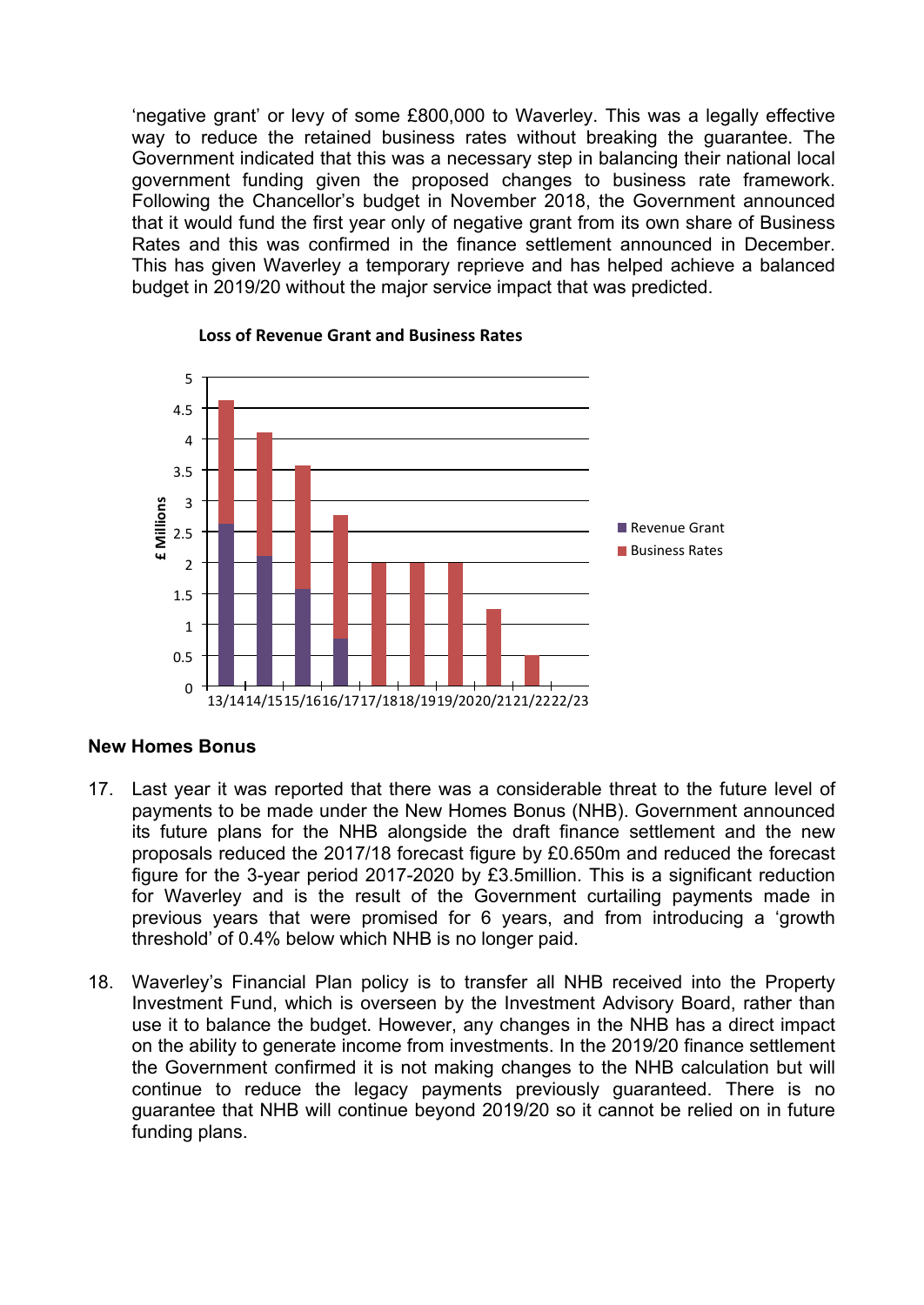## **Business Rates Funding**

19. Waverley collects £37m of business rates in a year and retains £2m of this to support its General Fund services (5.4%). The Government is developing proposals to change local authority business rate funding and has launched a consultation on changes to take effect from 2020/21. Like many other councils in the South East, Waverley's medium term financial plan assumes that these changes will result in retained business rates funding being removed completely by 2023.

### **Council Tax**

20. Waverley retains approximately 10% of the council tax collected in the Borough with the balance being split as per the chart below. The Government has recently confirmed that it will continue to allow Waverley to increase its council tax by up to 3% on its Band D charge in 2019/20. In the light of the significant projected budget shortfall in the medium term, it is proposed to have a working assumption of 3% increases for the foreseeable future.



#### **Fees and Charges**

- 21. Fees and charges have been reviewed as part of the budget process. Some fees and charges are statutory but for those determined by Waverley some inflationary increases are proposed for 2019/20 where appropriate. Many charges have been increased in line with CPI inflation. Details of the proposed changes to fees and charges from 1 April 2019 are included at Annexe 4. Car park charges have been frozen at their current level.
- 22. In addition to the above increases, it is proposed that Green Waste Charges are increased by £5 to make the total charge £65. This follows some benchmarking of other local green waste services which suggest the market will accommodate an increased charge.
- 23. Proposed licensing fees & charges are included in Annexe 4, of which some are increased by inflation and some are unchanged. All of these fees are subject to consideration by the licensing regulatory committee of the consultation responses.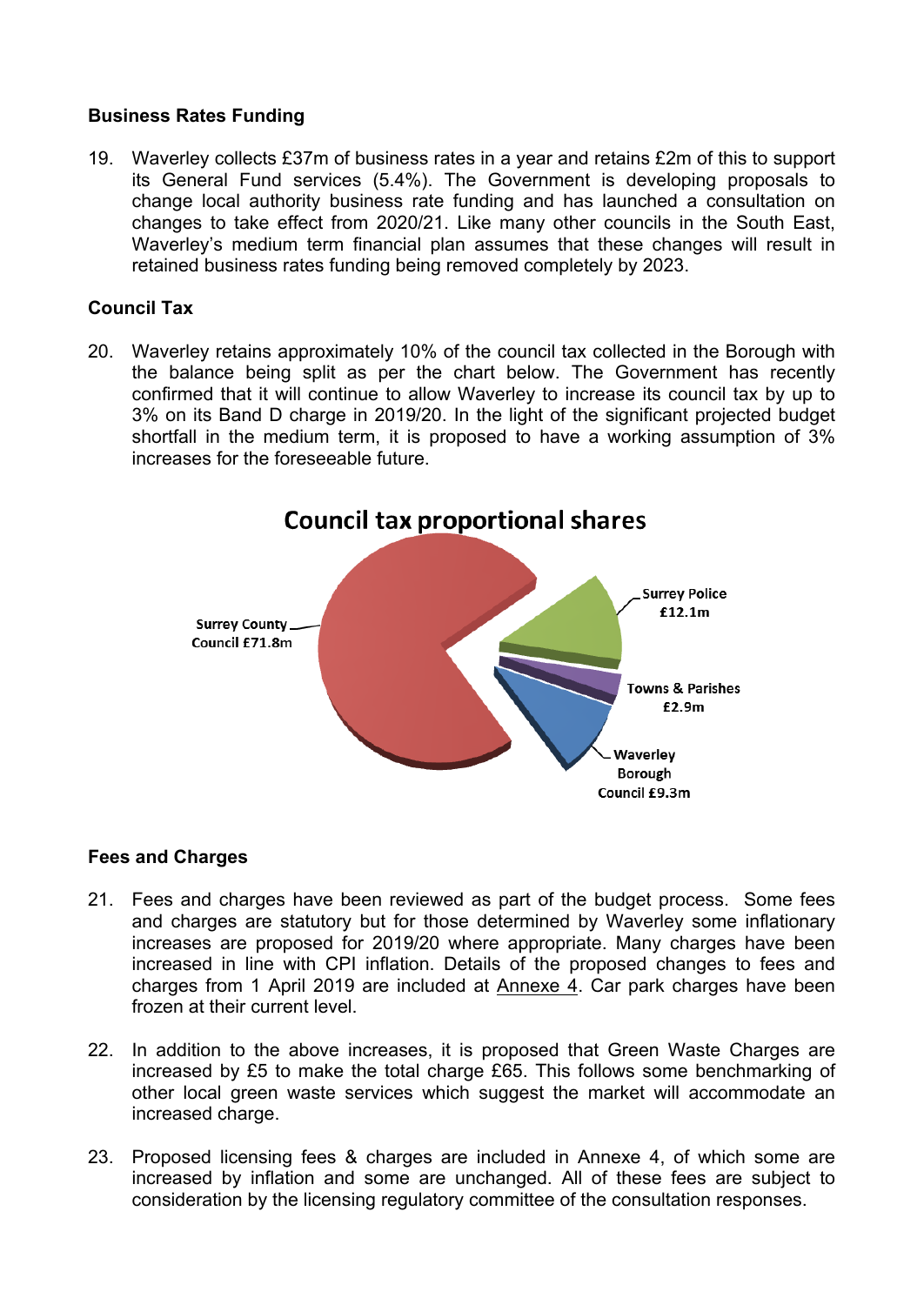# **Inflation**

24. The Council's main contracts are indexed to the Consumer Price Index (CPI). An inflationary amount has been assumed for all General Fund budgets where it is unavoidable with projections being in line with the Government's longer term assumptions. In terms of the staff pay award for 2019/20, which is also applied to Councillors' allowances, taking into account national cost-of-living inflation figures, current market and salary data, and other councils' pay awards in recent years, the Joint Negotiating Committee agreed to recommend a 2.3% cost-of-living pay award. The total cost of £400,000 falls approximately £290,000 on the General Fund budget and £110,000 on the HRA budget. These figures, as well as other inflation commitments, are incorporated within the draft balanced budget. Therefore, in recommending to Council the draft Budget, the Executive would be approving the pay award (Constitution Part 3: 3(o))

### **Revenue Contribution to Capital**

25. The core funding for the General Fund Capital Programme is from Revenue Contributions via the Revenue Reserve Fund. The Budget proposals include a Contribution to Capital from the Revenue Budget of £1.05m and, as explained above, the New Homes Bonus of £1.16m is currently identified to be earmarked in the property investment fund.

### **2019/20 Draft Revenue Budget**

- 26. The General Fund Summary is shown at Annexe 2. A breakdown of the main changes in the 2019/20 draft budget compared to 2018/19 latest approved budget which total £0.3m is included at Annexe 3. Heads of Service and spending officers have examined operational and staffing budgets in detail and minor changes have been made to detailed budget lines.
- 27. In February 2018 the Council approved the forward plan showing a projection of £1.5m budget shortfall in 2019/2020. A balanced budget is now presented for consideration largely as a result of the following:
	- Government delaying impact of negative grant.
	- Additional interest generated from property and treasury investments.
	- Successful outcome of waste tendering.
	- Containing overall staff budget and other costs within previous year's envelope.
	- An assumed council tax increase of 2.99%.

There are no proposed cuts to services or reductions in funding for community organisations and no car park charge increases included in the draft 2019/20 general fund budget.

#### **Local Government Act 2003 – Financial Administration**

- 28. The Local Government Act 2003 formally introduced a number of specific sections covering:
	- **a. Budget calculations: report on robustness of estimates;**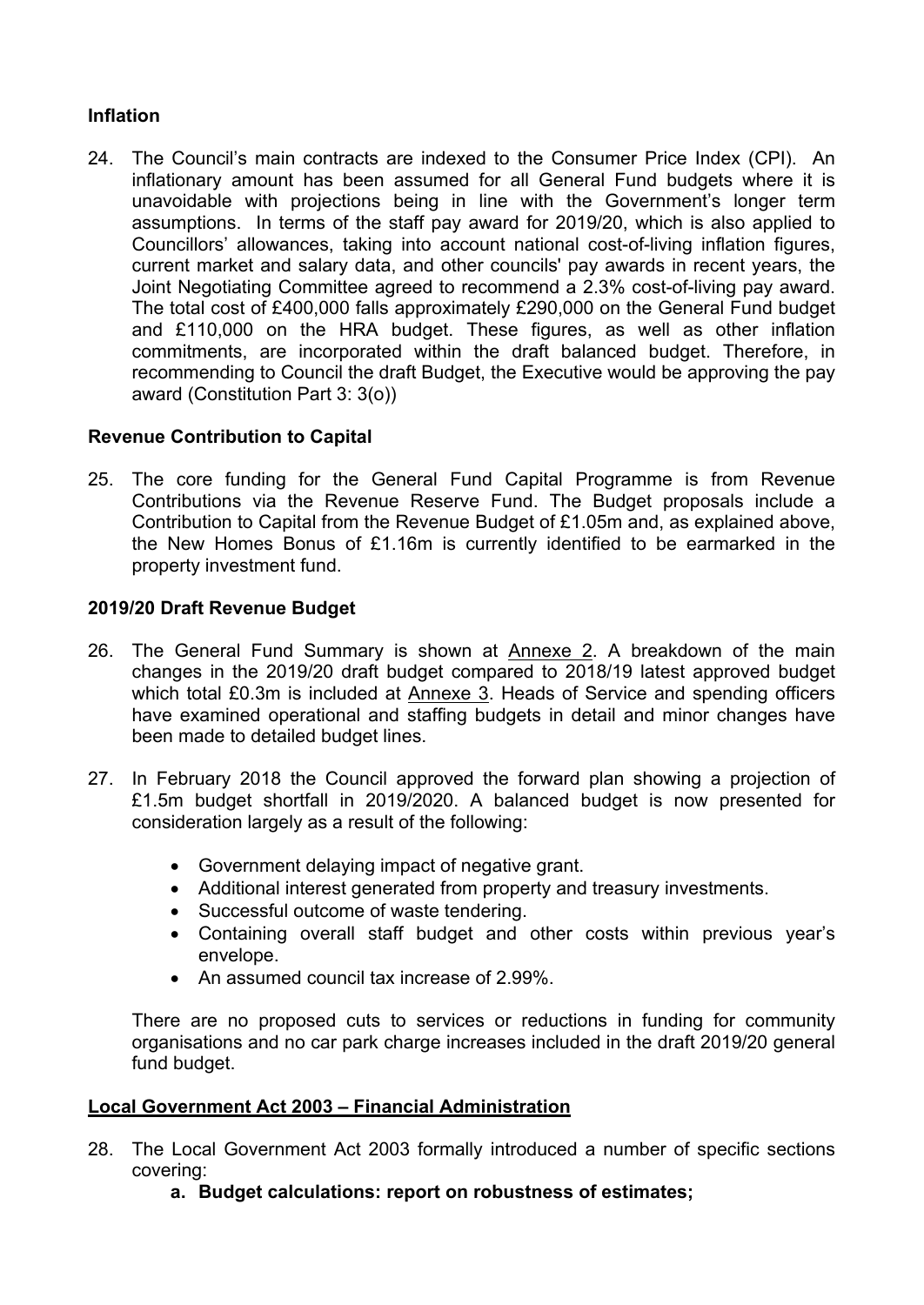# **b. Adequacy of reserves; and**

# **c. Budget monitoring.**

29. The sections were introduced to ensure sound financial management across all local authorities. Waverley's budget has always complied with best financial management practice. Prudent allowance has always been made for risk and uncertainties in budgets. Budgets are monitored by officers and reported to Members on a monthly basis supplemented by monthly exception reports. Waverley's financial management continues to receive favourable comments from its external auditors.

## **a. The Robustness of the Estimates**

- 30. Full account has been taken of potential costs and adequate provision has been made. A prudent assessment of income has been undertaken and only income that has a high level of certainty of being received is included within Waverley's budgets. Waverley's Financial Plan, together with information presented to members at the October briefings and subsequent reports, demonstrates the financial challenges to Waverley in the future.
- 31. The key Financial Plan issues for the General Fund include:
	- Increased risk from changes in business rate income due to downward valuations and loss of businesses in the Borough;
	- Major contract renewal in 2019 –grounds maintenance, etc.
	- Future of business rate and new homes bonus funding; and
	- Rising inflation and low interest rates.
- 32. In addition to the detailed scrutiny of the Budget by officers, Councillors have taken the opportunity through the Executive and Overview and Scrutiny process to:
	- I. Critically examine budget variations
	- II. Consider the outcome of the budget challenge process and reviewed the higher value proposals coming forward
- 33. In view of the level of awareness amongst Members and the action taken to produce Waverley's Budget for 2019/20, the Section 151 Officer is satisfied with the robustness of the estimates presented. The Section 151 Officer is confident that overall the Budget is prudent especially in view of the track record of achievement of substantial budgeted savings over the past years.

## **b. Adequacy of Reserves**

- 34. Waverley maintains a number of reserves, which are detailed in the Financial Plan. Waverley aims to maintain a prudent level of balances to support revenue spending and finance unforeseen events. The major reserves for General Fund purposes are the General Fund Working Balance, the Revenue Reserve Fund and the Property Investment Fund.
- 35. The General Fund balance supports fluctuations in normal business, e.g. unexpected changes in inflation or interest rates, higher than anticipated expenditure or loss of income, and spending on unforeseen events. The Revenue Reserve is used to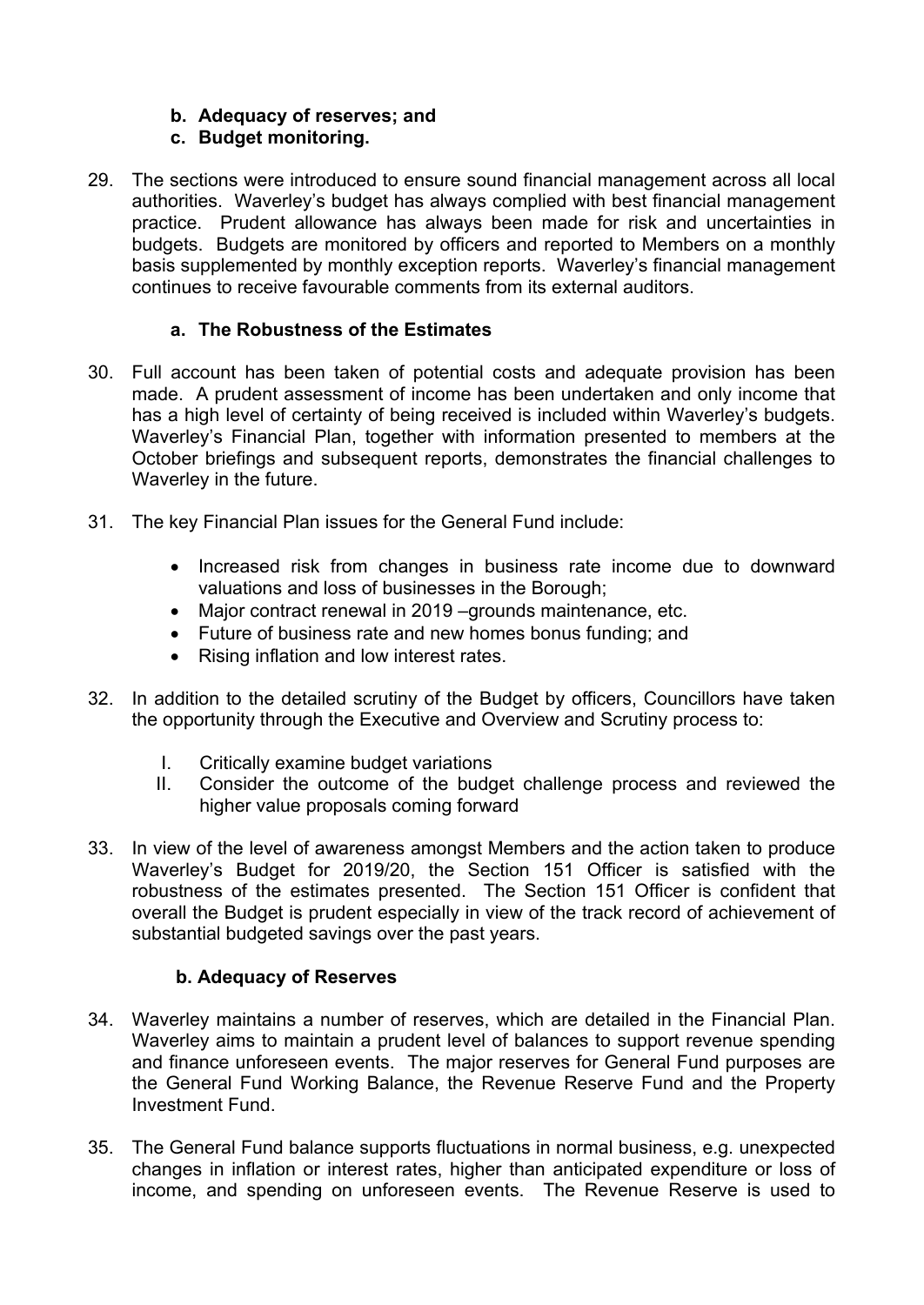finance capital expenditure and one-off costs and the property fund is to finance property investment/acquisition opportunities. It is essential that adequate balances are available to meet these and unforeseen costs.

- 36. The General Fund Working Balance and the Revenue Reserve Fund for the four year period is shown on Annexe 5, along with other key balances. It is the view of the Strategic Director/Section 151 Officer that a level of £3.2m on the General Fund Working Balance, which is effectively 10% of the gross General Fund Budget or equivalent to just over one month's service spending, satisfies the adequacy requirements of the Local Government Act 2003.
- 37. The main risk continues to be whether the reserve will be required to meet the costs of defending the Council in any appeals or Judicial Review proceedings. In the event that these costs exceed the available funding, the Council will need to divert some of the funding from the Property Investment Fund.
- 38. In the light of the identified future significant pressures, the levels of combined balances as detailed in this report are considered prudent.

### **c. Budget Monitoring**

39. It is the view of Waverley's Section 151 Officer that the arrangements for budget monitoring, referred to above, satisfy the requirements of the Local Government Act 2003. Budget Monitoring in 2018/19 shows that the Council has mostly delivered the savings assumed in the Budget which currently looks to be achieved by year end, with major expenditure items including pay and contract spend being on track. The latest quarter 3 monitoring summary statement will be reported to the O & S committees in February as part of the performance management report. This will also be available for circulation at the  $22<sup>nd</sup>$  January VFM O & S meeting for information.

## **Council Tax Levels**

- 40. Under the Local Government Finance Act 1992 each billing authority and precepting authority must determine whether its relevant basic amount of council tax for a financial year is excessive. If an authority's relevant basic amount of council tax is excessive a referendum must be held in relation to that amount. For 2019/20, the relevant basic amount of council tax of an authority is excessive if it is more than 2.99% above the 2018/19 amount.
- 41. It is recommended that, given the significant budget shortfall in 2019/20 and projected for subsequent years, Waverley's council tax is increased by the maximum allowed in 2019/20. This would generate an additional £290,000 income. This increase would add £5.30, 10pence per week, to the annual charge for a Band D property.

## **Council Tax Support Scheme**

42. The Council Tax Support Scheme, which replaced council tax benefit on 1st April 2013, is reviewed annually. A range of assistance was introduced by Waverley to assist claimants and these schemes are actively promoted. A hardship fund was created to support claimants and the qualifying criteria revised to encourage take up.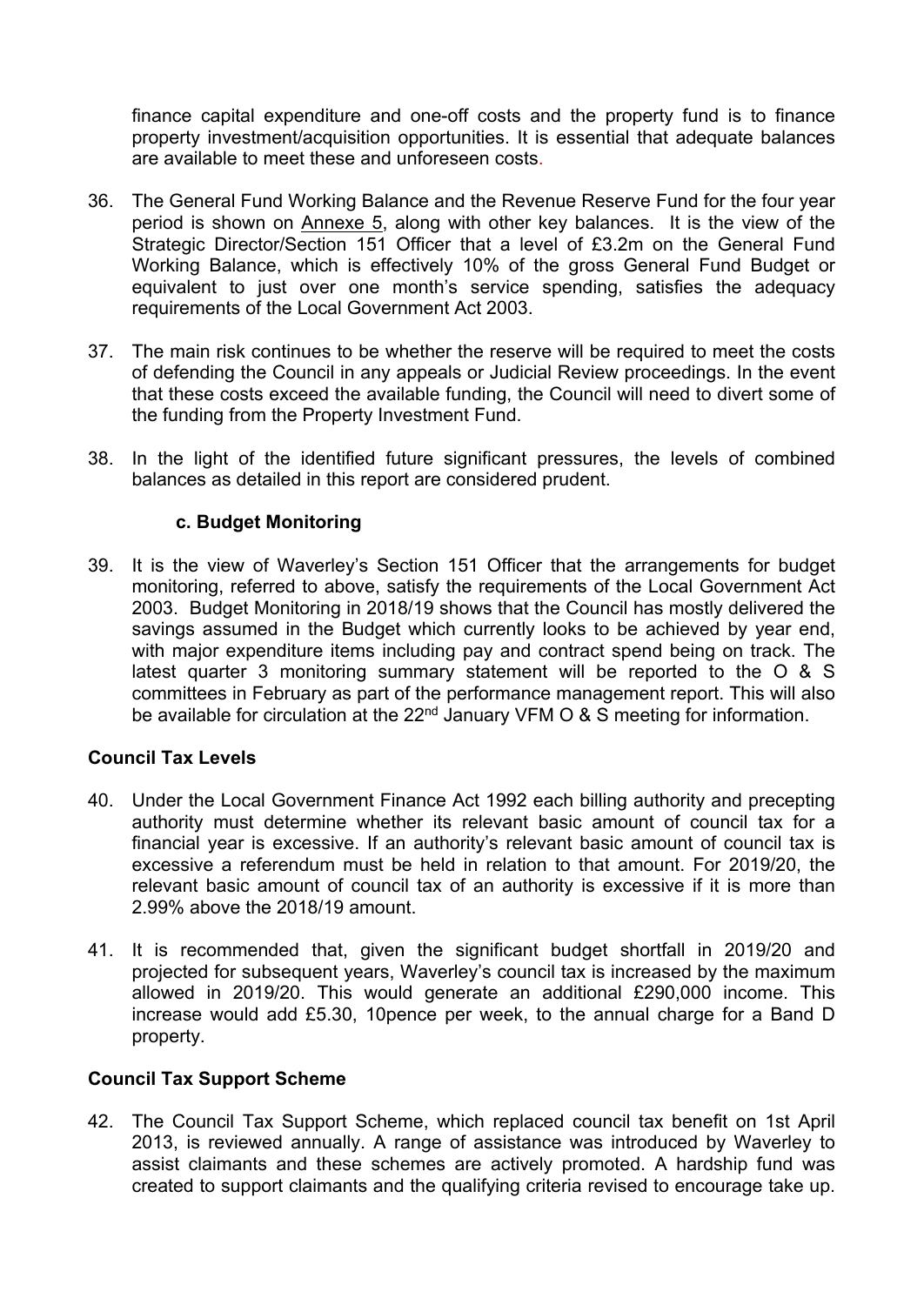Discretionary Housing Payments are also available, and Waverley officers are proactively supporting households that are most affected by welfare reforms. Experience shows that the current Council Tax Support Scheme remains successful as evidenced by the gradual reduction in the number of claimants and the consistently low take up of discretionary support. It is, therefore, recommended that the current scheme remains unchanged for 2019/20.

### **General Fund Capital**

- 43. Each year, the Council reviews its three-year Capital Programme and agrees the budgets to be included within the Budget for the year ahead. The overall parameters for the Capital Programme are set out within the Council's Financial Plan.
- 44. The proposed 2019/20 Capital Programme amounts to £3million as shown at Annexe 6 to this report. A £2m capital programme was approved for 2018/19 plus slippage from the previous year and, whilst this is not subject to approval as part of this report, it should be noted that the majority of this spend is on track and with the exception of the Frensham scheme, major slippage to 19/20 is not expected.
- 45. In the light of the level of underspend and rescheduling of General Fund capital schemes in recent years, and following a major review led by Value for Money Overview & Scrutiny Committee, a new and more rigorous bidding and monitoring process for General Fund capital schemes has been implemented. Including:
	- A bidding process throughout the year, including a requirement for delivery milestones and cash flow projections.
	- A rolling reserve list of schemes that are over and above the available funding but can be implemented by agreement of the Director of Finance and The Portfolio Holder for Finance if sufficient funds become available in the year.
	- Terminating or postponing schemes that are not delivering to agreed timescales in the year and reallocating resources to new or reserve schemes.
	- The ability to bid for additional funding for capital spend if a return or cost saving is achieved that meets the Investment Advisory Board criteria.

### **Observations from the Value for Money and Customer Service Overview and Scrutiny Committee**

- 46. The VfM and Customer Service O&S Committee considered this report at its meeting on 22 January 2019 and made the following observations.
	- The Committee was pleased to note that a balanced budget was presented, and thanked officers and Members for their hard work throughout the year which had helped to address a significant funding gap for 2019/20. However it was heard that, given the projected £3.8m shortfall over the next three years, further reductions in service costs would need to be delivered going forward.
	- The Committee welcomed the proposal to maintain the current level of Community Grant funding for 2019/20 as well as not increasing car parking charges.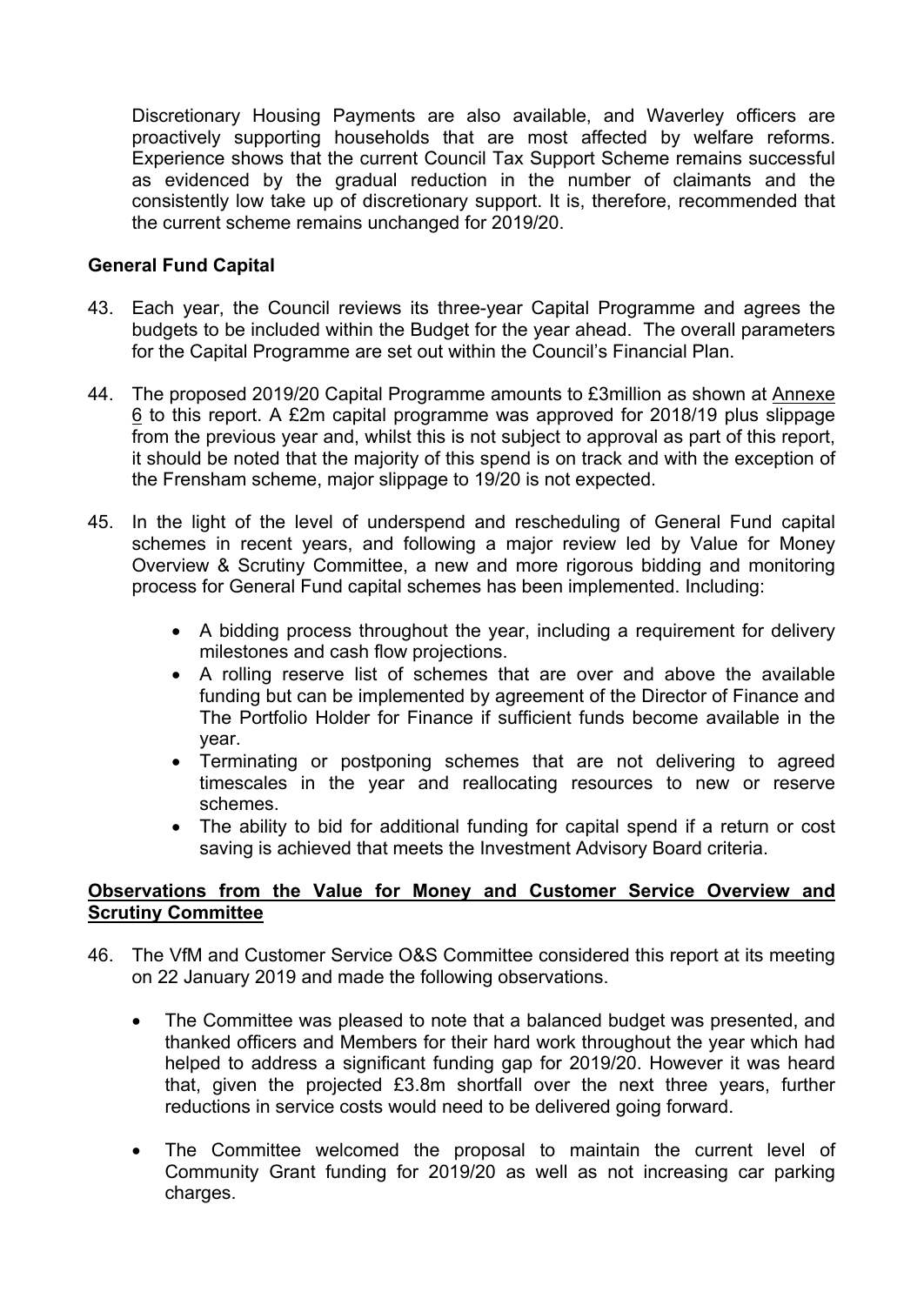- Some Members felt that allocating New Homes Bonus income specifically to the Property Investment Fund was too narrow and suggested that, while it should not be used to balance the revenue budget, other investment opportunities for this money could also be considered.
- There were some further queries in relation to borrowing for investment, however overall the Committee was satisfied that the Council had very clear investment criteria and generally took a cautious approach to property investment, turning down opportunities which were not appropriate.
- In relation to fees and charges, the Committee commented that without knowing the demand for each service, it was difficult to understand the relevant value for each item. The Committee suggested that a table showing the revenue from the individual fees and charges should be included with the Budget papers.
- It was also suggested that further work be done on benchmarking fees and charges with other Local Authorities as well as commercial providers to gain a better understanding of the market value for each service. The Committee proposed that scrutiny of the basis for individual fees and charges should be a workstream for the Value for Money and Customer Service O&S Committee in the next Council year.
- 47. The Committee endorsed recommendations 1 2 and 4 5 as set out in the report. In relation to recommendation 3, the Committee recommended that a schedule be added to the fees and charges document in future, showing the volume of demand for each service. It was also recommended that a comprehensive review of fees and charges be undertaken over the coming year to ensure that these appropriately reflected the market.

#### **Recommendation**

It is recommended that the Executive, after considering comments from the Value for Money Overview & Scrutiny Committee, makes the following recommendations to Council, to:

- 1. agree a 2.99% increase in Waverley's element of Council Tax for 2019/2020;
- 2. agree to make no change to the Council's existing Council Tax Support Scheme;
- 3. approve the proposed Fees and Charges as shown at Annexe 4;
- 4. approve the General Fund Budget for 2019/20 incorporating the pay award; and
- 5. approve the 2019/20 General Fund Capital Programme as shown at Annexe 6.

#### Background Papers

Provisional Local Government Finance Settlement 2019/20; Financial Plan 2017/18 – 2020/21; Revenue Budget 2018/19.